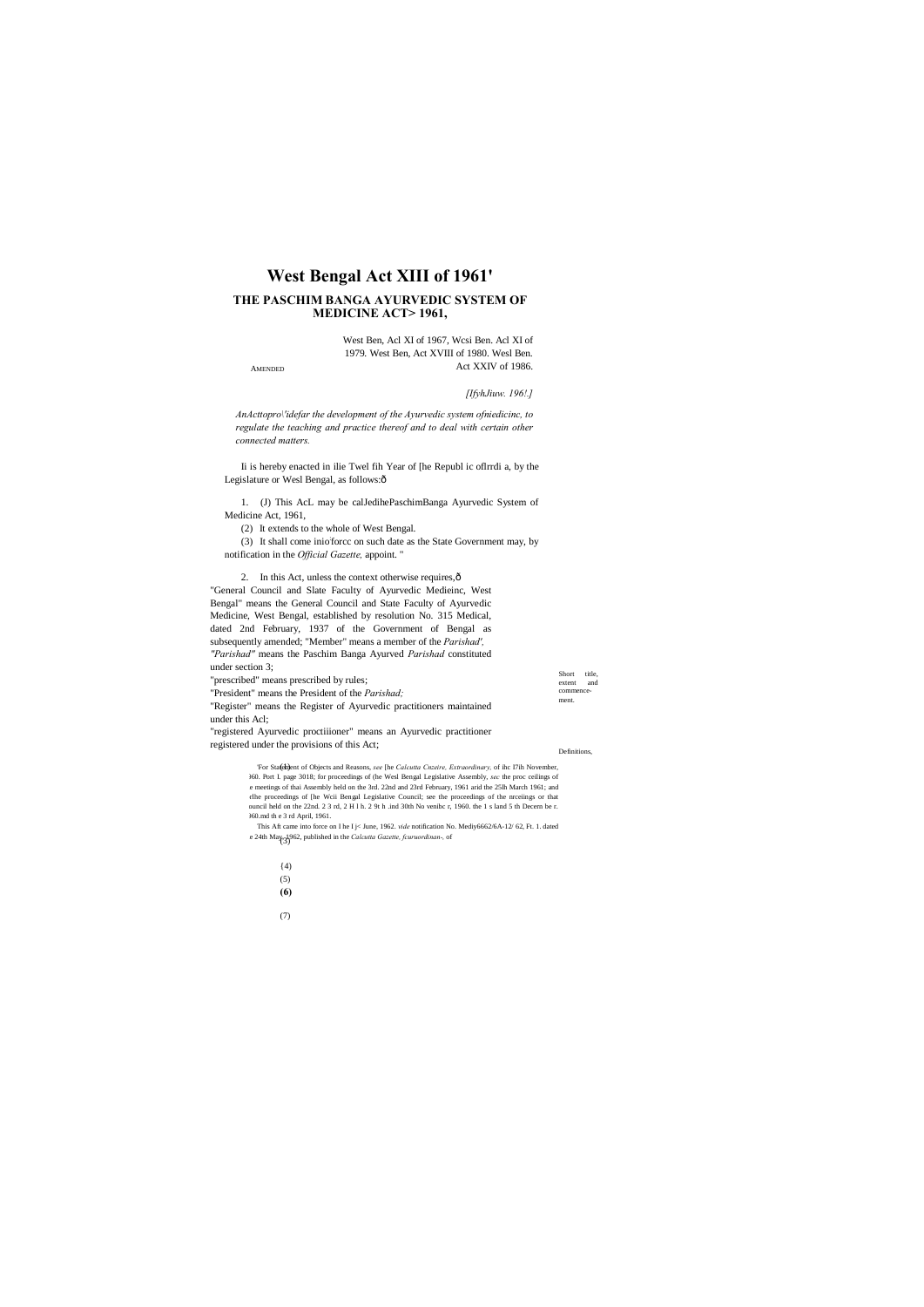**Consiiiution** oritur Pacliim B:in^a Ajurved *Paris! tad.*

Twmrojn^r .^SA^yw>s<^W.-WWWHWWWWW<sub></sub>»«»j«^yWK»WW

356 *The Pa st'h ini Banga Ayurvedic System of Medicine Act, 1961.*

**[West Ben. Act**

## *(Sea ions 3-5.)*

(8) "Registrar" means ihe Registrar of the *Parishad;*

- (9) "regulations" means regulations made by the *Parishad under* this Act;
- (10) ' 'rules" means rules made by the State Government under (his Act;
	- "Viec-President" means the Vice-President of the *Parishad.*

3. As soon as may be after the commencement of this Act, the State Government shall, by notification in the *Official Gazette,* establish a body corporate with perpetual succession and a common seal named the Paschim Banga Ayurved *Parishad.* The *Parishad* shall be entitled to acquire and hold

movable and immovable properly, to transfer such properly, to contract and to do all things necessary For the purposes of this Act and shall by its name sue and be sued.

TnniMiionn) *4.* Upon the constitution of the *Parishad* provisions.

- (1) the General Council and State Faculty of Ayurvedic Medicine, West Bengal, shall cease (o exist and .the assets and liabilities thereof shall stand transferred to the *Parishad;*
- (2) any order passed, any appointment made, anything whatsoever begun or done by the General Council and State Faculty of Ayurvedic Medicine, West Bengal, shall, so far as it is consistent with the provisions of this Act, be deemed to have been passed, made, begun or done by the *Parishad.*

Conipusiiion 5, (1) The *Parishad* shall consist of the following members, of that is the *I n* amely: ô

- (a) a President nominated by the State Government;
- (b) seven Members nominated by the State Government of whom three shall be registered Ayurvedic practitioners;
- (c) one Member nominated by the Vice-Chancellor of the University of Calcutta;
- (d) the Principal of the State Ayurvedic College, *ex-officio,* when such a collcgc is established;
- (e) the Head of the Ayurvedic Research Institute, c.t*-officio,* when such an Institute is established;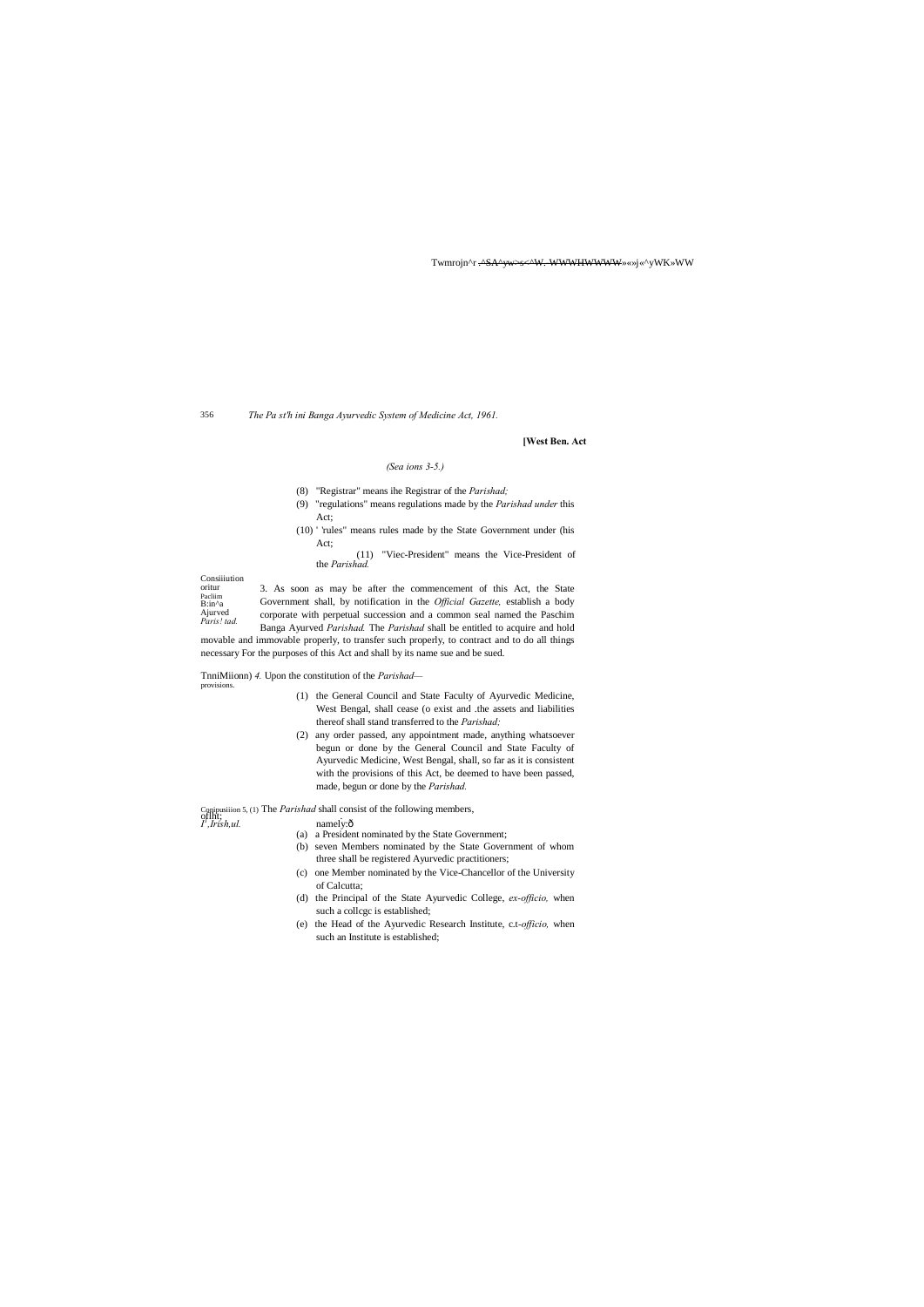(0 Uic Principal or Head of an Ayurvedic *Tol,* nominated by the State Government, when such an institution is established: Provided that until the institutions referred to in clauses (d), (e) and (f) are established, the Principals or Heads of existing institutions or other suitable persons may be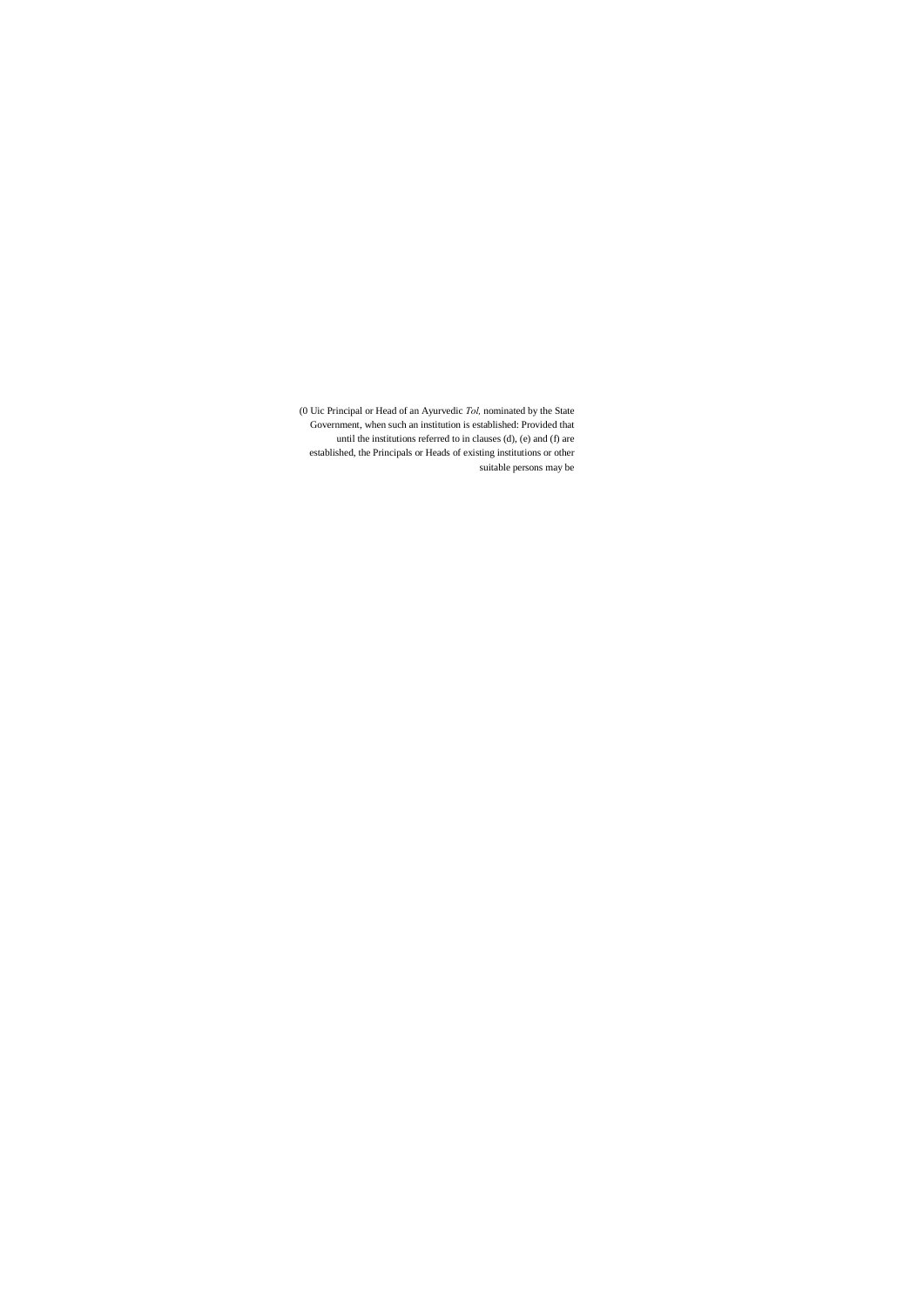Power ol State Government lo nominate Members in certain circum- 5 lances.

West Ben Act XXXU] of 1951.

> Disqualification fur nomination or eleerion.

*The Paschim Baiiga Ayurvedic System of Medicine Act, 1961.*

**xm of Wei,]**

## *(Sections 6, 7.)*

(g)  $\frac{1}{2}$  [icn Members] who are cili zens of lndin, elected by registered Ayurvedic practitioners, two being elccicd by registered Ayurvedic practitioners having registered address within the Presidency Division from among themselves two being elccted by registered Ayurvedic practitioners having registered address wiihin (he Burdwan Division from among themselves [, two being elected by registered Ayurvedic practitioners having registered address within the Jalpaiguri Division from among themselves] and four being clected by registered Ayurvedic practitioners having registered address within the Calcuttaand Howrah municipal areas from among themselves.

*Explanation.* $\hat{o}$  The expression "Calcuita and Howrah municipal areas" means Calcutta as defined in the Calcutta Municipal Act, 1951, together with the area included in the Howrah municipality and the expressions "Presidency Division" and "Burdwan Division" shall not be deemed to include any part of the areas included within the Calcutta and Howrah municipal areas.

(2) Notwithstanding anything contained in the foregoing sub-section or elsewhere in this Act, on the first constitution of the *Parishad* shall be nominated by the State Government and the State Government shall also nominate one of the Members to be the Vice-President.

6. If the nominating authority referred to in clause (c) of sub-section (1) of section 5, or any electoral body referred to in clause (g) of that subsection fails by (he prescribed dale to nominate or elect the requisite number of Member or Members which such authority or body is entitled to nominate or elect, the Slate Government shall fill up the office of such Member or Members by nomination of a person or persons qualified to be nominated or elected by such authority or body. Any person so nominated by the State Government shall be deemed to have been duly nominated or elected a Member by sucfi authority or body.

7. A person shall be disqualified for being nominated or elected a Member of the *Parishad,* if—

- (J) he has been convicted of any offence declared by rules to involve moral trupilude;
- (2) he is an undischarged insolvent;
- (3) he has been adjudged by a competenl court to be of unsound mind; ,

'The words within (he jiqusjv brackets were substituted for ihc words "eight Members" by s. 2(a) of the Paschim Bangn Ayurvedic System of Medicine (Amendment) Act, 1967 (Wesi Ben. Act IXofl967),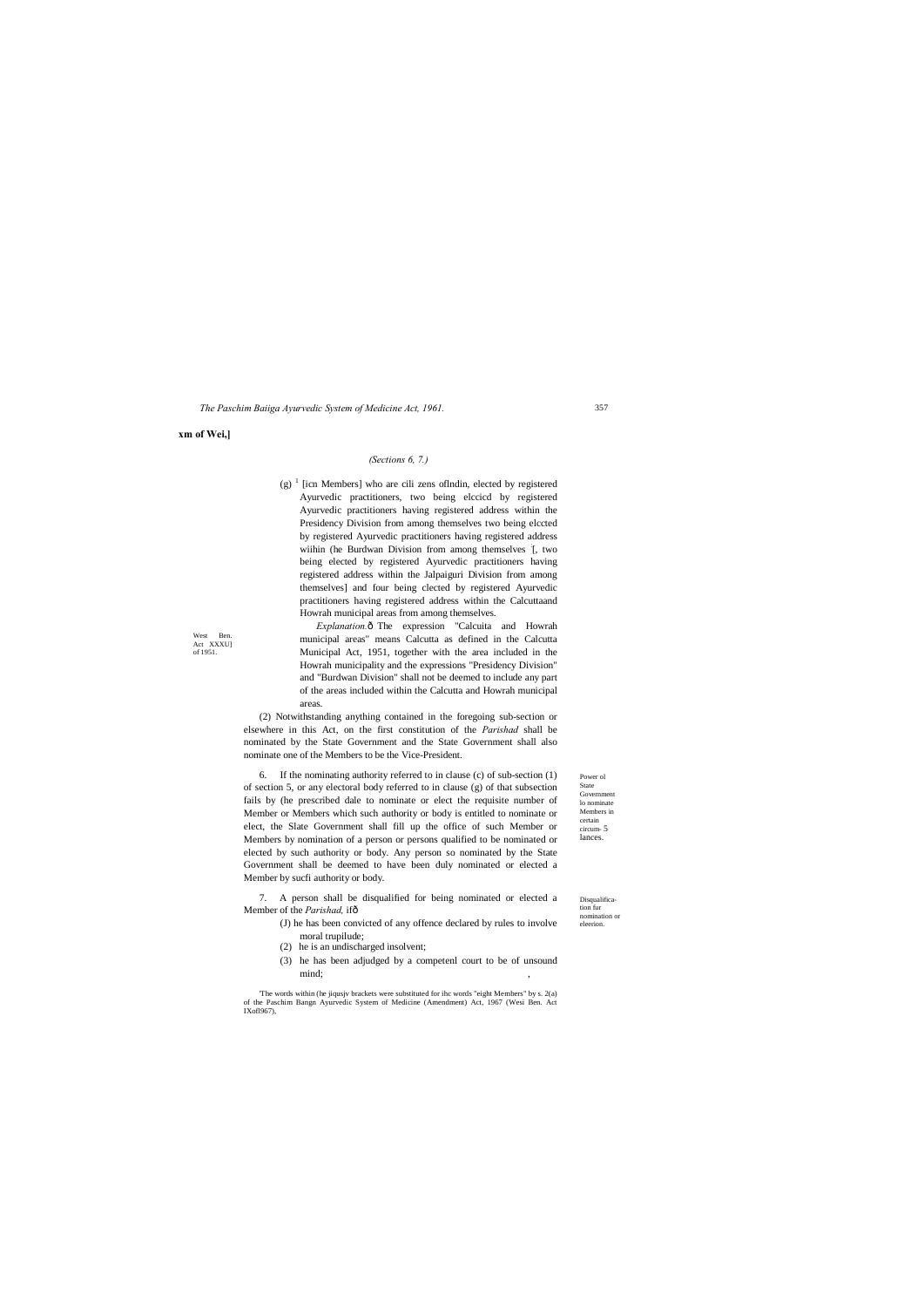Cessation of Membership.

Fillinc <sup>d</sup>**I**

casual

353 *The Paschim Banga Ayurvedic System of Medicine Acs, 1961.*

**[West Ben. Acl**

## *(Sections 8-/2.)*

## (4) he is a person under the age of 25;

'(5) he is an employee of ihe *Parishad]*

- '(6) he lias directly or indirectly any share or interest in any contract with, by or on behalf of the *Parishad;*
- '(7) he has been dismissed from the service of the Central Government or a Slate Government or a local authority on a charge of gross misconduct or an offcnce involving mora! turpitude.

lo in (3) if he becomes subject to any oF the disqualifications referred

Publico I ion

or section 6 shall be published by the Slate Government in the *Official Gazelle.* 8. The name of every Member nominated or clccted under section 5

9. A person shall cease lo be a Member of the *Parishad—*

vaiM/icics. 10. If any Member dies or resigns his office or cease to be a Member for any other reason the vacancy shall he filled up within six months by a fresh nomination or election under section 5 or section 6 and the Member so nominated or elected shall hold office Tor the unexpired period of the term of office of the Member whose placc he fills.

(J) if, without obtaining the permission of ihe *Parishad*, he is absent from three consecutive meetings of the *Parishad*; or {2) if having been nominated or elected as a registered Ayurvedic practitioner he ceases to be such a rcgistred practitioner; or

Term of office n( Mc mbers. II. (1) Subject to the provisions of section 10, the term of office of the Members nominated or elected under section 5 or section 6 shall be for four years commencing from the date of ihe first meeting of the *Parishad* afier its first constitution or any subsequent periodical reconstitution, as the case may be.

\* section 7.

(2) The term of four years referred to in sub-section (I) shall be held to include any period which may elapse between the expiry of the said period of four years and the date of the first meeting of the *Parishad* following its rcconstituiion at which a quorum is present.

Rcsijjnjiion. 12. The President, the Vice-Presidcnt or a Member may resign his office hy

writing under his hand addressed to the Stale Government.

'Clauses (5). (6) and (7) were inserted by s, 3 or ihe Paschim Banga Ayurvedic System of Medicinc (Amendment) Acl, 1967 (Wesl Ben. Acl XI of 1967).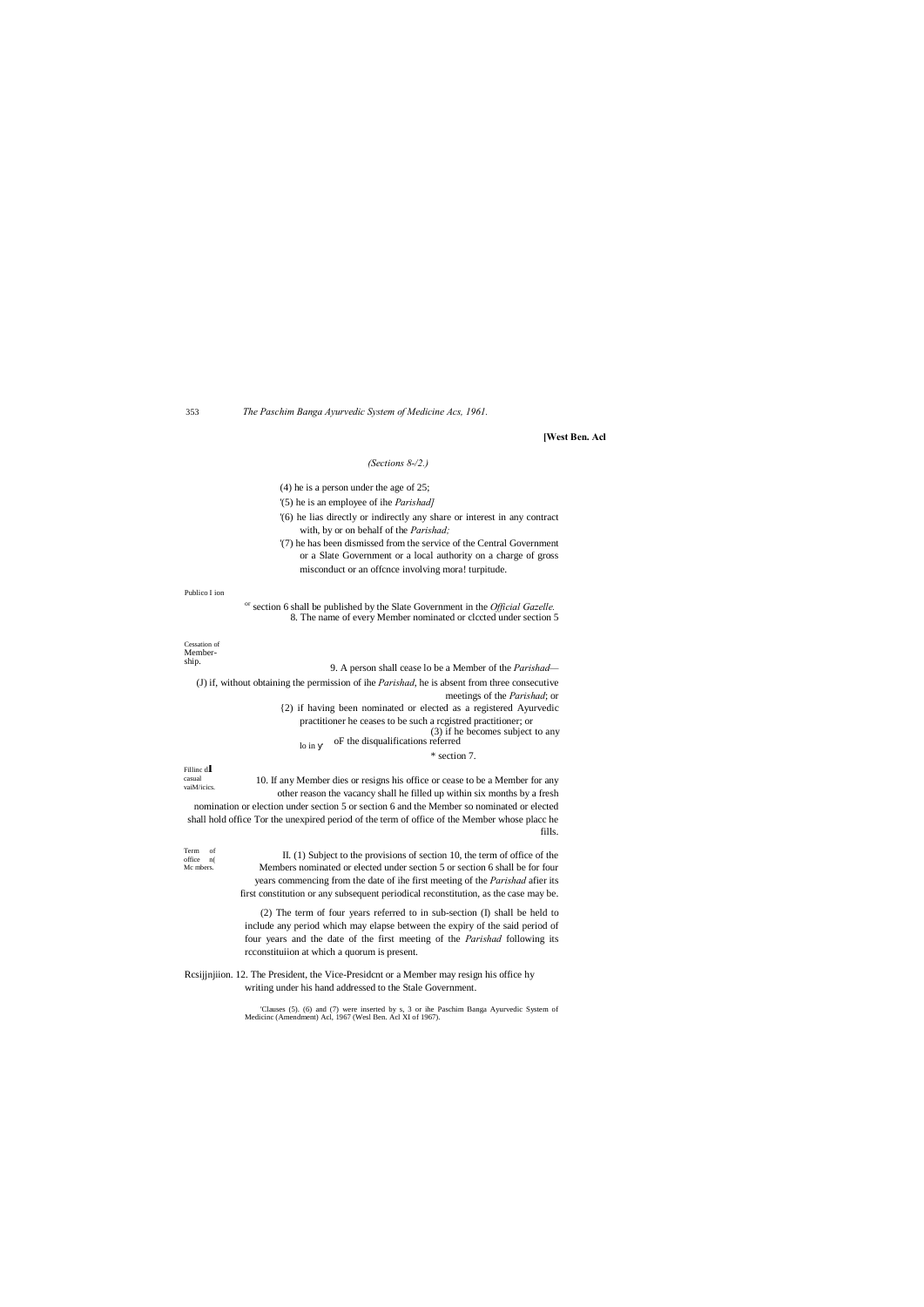^jV,V^VV^,VKV^kkAW .1,1.1. (I .H.I.

*The Paschim Banga Ayurvedic System of Medicine Act, J 96I.* 359

XIII of 1961.]

## *(Sections 13-15.)*

13. 11) The President shall hold office For the period mentioned in  $\wedge$ ., Presidom, section 11.

(2) If the President dies or resigns his office or ceases to hold office, the Slate Government shall nominate angtherperson as Presideni and such President shall hold office for the unexpired portion of the term of office of lite previous President in whose place ho is nominated.

14. (1) The Members ofthe/'am/iarfshall, at the first meeting after The Vk-u- e very periodical rcconstilmion, elect from amongst themselves, a registered <sup>PruJtm</sup>- Ayurvedic practitioner as Vice-President in such manner as may be prescribed,

(2) The Vicc-Presideni shall hold office for the period mentioned in seclion 11;

Provided that a Vicc-President shall cease to hold office if he ceases to be a Member of the *Parishad.*

(6) The *Parishad* may also, subject to ihe approval of the State Government, from lime lo lime appointoneormore Committees consisting of Members of the *Parishad* or outsiders or boih on such terms as may be approved by the Stale Government for ihe purpose of advising it on such matters as il deems necessary and may appoint a convener Tor any such  $\sim$  . The T-i -i I I nPArli $\sim$  Tr\*i>fllinrTC nf rlin Prtrnmii Tr\*i>fllinrTC nf rlin Prtrnmiirpp

(3) If the Vice-President dies or resigns his office or ceases lo hold office, the Members of the P«n j/iarfshall elect, from amongsL themselves, anoiherregislered Ayurvedic practiiioncrns Vice-President in such manner as may be prescribed and such Vicc-President shall hold office for the unexpired period of the term or office of ihe previous Vice-President whose office he fills.

15. CD The Members of the *Parishad* shall constitute from amongst *Ktinyti* themselves, an Executive Committee called *"Kaiyya N~tn>ahaka Samiti"* lo perform such functions as may be delegated to it by ihe *Parishad.*

(2) The *Kanya Nirvahaka Samiti* shall consist of ihe President and the Vice-President, *ex-officio,* and five other members elected by the Members or (he *Parishad* from amongst themselves.

(3) The President and the Vice-President of Ihe *Parishad* shall be the President and Vice-President respectively orthe *KtiryyaNinwluikaSam iti.*

(4) The term of office of an elected member of ihe *Karyya Niivahaka Samiii* shall be two years from the dale of his eleciion, but, subject to his being a Member of ihe *Parishad,* lie shall be eligible for re-eleciion Lo the *Kanya Nirvahaka Samiti,*

(5) No business shall be transacted at any meeting of the *Kary,*jfl *Nirvahaka Samiti* unless a quorum of three members be present.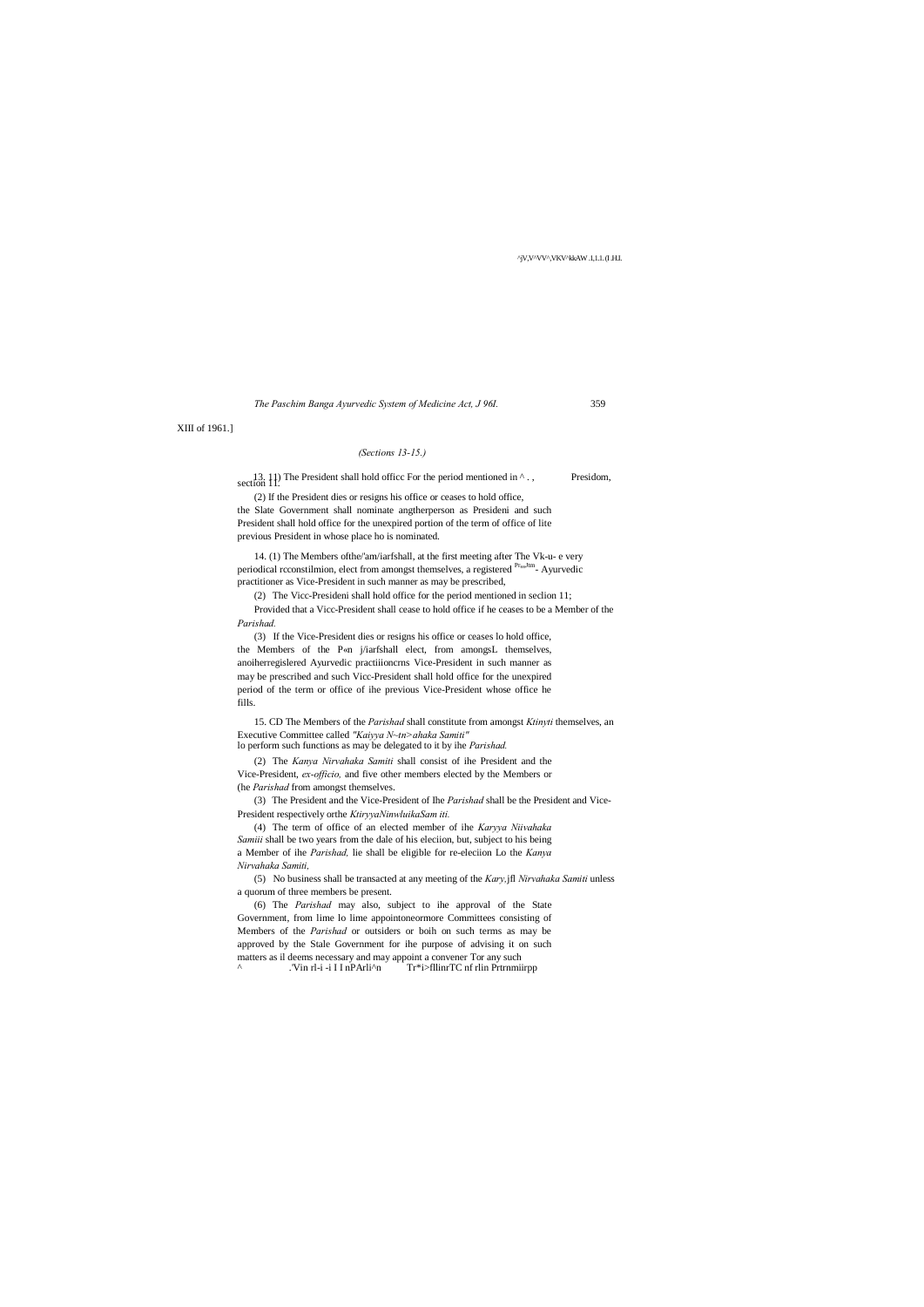AD-LIRTC Cuminmco

,

360 *The Pasch tut Banga Ayurvedic Sys tent of Medicine Acl, 1961.*

## **[West Ben. Act**

### *(Section ISA.)*

## (7) The *Pari shad may* make regulations for the conduct of business of the *Karyya N'trvahaka Samiii* and or Committees appointed by it.

 $1$  ISA. (1) Notwithstanding any thing contained elsewhere in the Act, if, ai any lime, it appears to the State Government that, the nomination or election to ihe *Parishad* has nol taken place in accordance with the provisions of this Act or a period of more than four years from the date of Lhc first meeting of the *Parishad bm* elapsed, the State Government may,

> by order published in tlie *Official Gazette,* appoint an Ad-hoc Committee consisting of not more than seven members including a President and a Vice-President.

> (2) Upon such appointment of the Ad-hoc Committee, ihe *Parishad* shail be deemed to have been dissolved, and all the members of the *Parishad* shall be deemed to have vacated their offices, with effect from the date of the order.

> (3) If any vacancy occurs in the Ad-hoc Committee by reason of death, resignation or removal of a member, or otherwise, the State Government shall appoint another person to fill up the vacancy. The person so appointed shall hold office for the unexpired period of the term of office of the member whose place he fills:

> Provided that no act or proceedings of the Ad-hoe Committee shall be called in question or become invalid merely by reason of any vacancy or vacancies in the Ad-lioc Committee.

> (4) The State Government may at any time, by notification in ihe *Official Gazette,* remove any member of the Ad-hoc Committee on ihe ground of incapacity or misbehaviour, or for any other good or sufficient reason.

> (5) The President shall preside over all the meetings of the Ad-hoc Committee. In the absence of the President, the Vice-Prcsidenl shall preside over a meeting. In the absence orboth the President and the Vice- President, the members! present in the meeting shall elect one of such members to preside over that meeting.

(6) The quorum for a meeting of the Ad-hoc Committee shall be four:

Provided that noquorum shall be necessary foran adjourned meeting.

(7) The Ad-hoc Committee shall e.xcicise all the powers and perform all the duties of the *Parishad.*

(8) The Ad-hoc Committee shall be deemed lt> be the *Parishad* also for the purposes of section 37 and section *43* of this Acl,

'Seel ion 15 A was inserted by s. 2 of the Pascliim BanK^ Ayurvedic System of Medicine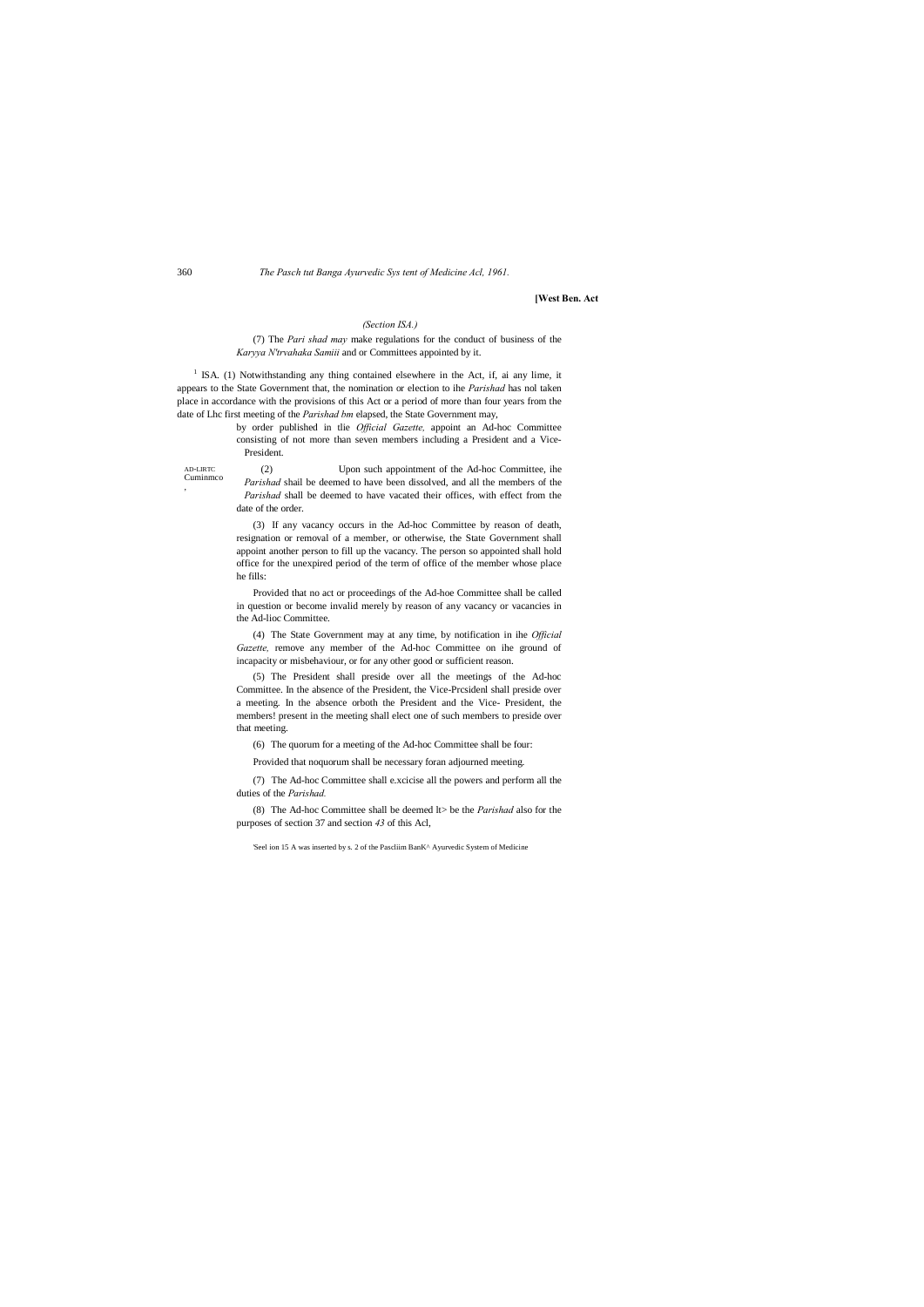(o **17.** The *Parishad* shall pay to its President, Vice-President and Members and other persons appointed by it to any Committee referred to in sub-section (6) of section 15, such expenses Tor attending al meetings of the *Parishad,* of ihe *Kanya Nirvahaka Samili* or of such Committee and such travelling expenses for journeys undertaken in the performance of duties as may be prescribed.

Expenses lo be paid Members and other persons.

Power lo lake certain sleps Tor developing Ayurvedio sysiem of

#### *The Paschim Banga Ayurvedic System of Medicine Act, 1961.*

**Xin** of **1961.]**

#### *f Sections 16-IS.)*

(9) Wi thi n a period of ftwo years] of such appointment of the Ad-hoc Committee, the members of the *Parishad* to be elected under clause (g) of subsection (I) oFsection 5 in accordance with the provisions oF this Act and the rules made thereunder shall be elected, and the members lo be nominated under clauses (b), (c) and (0 or the said sub-scction shall be nominated within the same period and the members so elected and nominated shall be deemed to have been duly elected and nominated.

16. (I) The *Parishad* shall hold its meetings at such intervals and at such Meetings. places as may be provided by regulations.

(10) ThcSiatcGovernme.nl may, if it considers necessary so to do, by order extend the period of one year reFerrcd to in sub-section (9) -[For a further period oF two years, not exceeding one year at a time.]

XI OA) For the removal of doubts it is hereby declared that the period oF two years referred to in sub-section (9) shall be held lo include any period which may elapse between ihe expiry oFthe said period and the date of the order under sub-section (10).

(11) Upon the reconstitu lion of the *Parishad* in the manner provided, the Ad-hoc Committee shall cease to exist and the *Parishad* shall function in accordance with the provisions of this Act.

The <sup>w</sup> ords wi Lb in I he squ are b rac ke « were sub si il ulcd To r ilic wo rds "fo r a fu nhcr peri od of one year, noi exceeding six inonlhs al a lime." by s. 2(b). *ibid.*  $l?ni, \t\t k > -r$ 

medicine. 'The words wilh in the square brackcis were subsiiiuicd for ihe words "one year" by s. 2(a) or ihe Paschim Banga Ayurvedic Sysiem of Medicinc (Amendment) Acl, 1966 (Wesl Ben, Act XXIV of 1986).

(2) No business shall be transacted at any meeting of the *Parishad* unless a quorum oF seven Members be present.

(3) Save as provided in section 25, all questions arising at any meeting shall be decided by voles oF the majority oF the Members present and voting or in case of an equality of voles by the casting vote **orihe** President or, in his absence, of the Member presiding at the meeting.

18. Subjcct to the provisions of any law for the time being in force relating to drugs and poisons, the State Government shal I have power, $\hat{o}$  (a) to establish and maintain a Stale Ayurvedic College wilh hospitals attached to it, a Stale Ayurvedic Research Institule and Ayurvedic *iois.*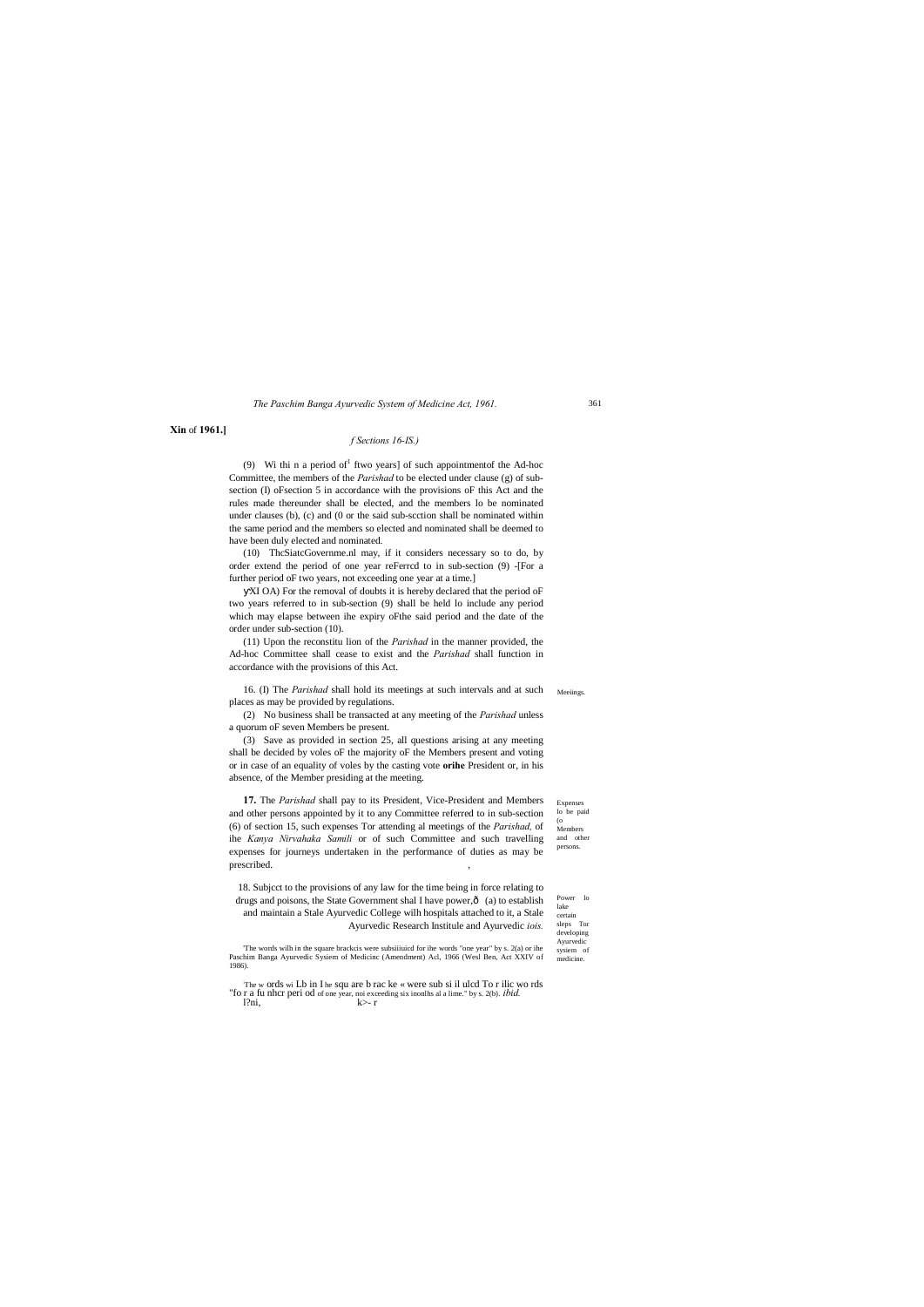Powers of *ihe Ptithltiitl.*

*362 The Paschim Banga Ayurvedic System of Medicine Act, 1961.*

**[West Ben. Act**

### *(Section 19.)*

(b) to establish and maintain Ayurvedic hospitals, dispensaries, asylums or infirmaries in West Bengal;

(e) loestablish an Ayurvedic Pharmeeeutical Department for the supply of Ayurvedic medicines to ihe Ayurvedic hospitals,

dispensaries, asylums and infirmaries and also to registered Ayurvedic practitioners;

- (d) lo provide forihe grant of licenses to manufacturers, stockists or sellers of Ayurvedic dmgs and medicincs and for the conditions for the giant of such licenses including conditions regarding strength, potency, composition or other particulars of such drugs or medicines being marked on the containers, covers or wrappings thereof;
- (e) to stablish and maintain a State herbarium;

19. The *Parishad* shall have Ihe following powers, namely:ô

 $(0<sup>L0</sup>$  foster the plantation of Ayurvedic medicinal plants.

'Clauses (1) and (IA) wen; substituted Cor original clause (I) by s. 5(a) of ilic Paschim Banga n of Mt'dicine( Amendment) Acl. 1967 (West

- '(1) wilh the approval of the Stale Government, lo establish institutions teaching the Ayurvedic system of medicine and lo grant or refuse alTiliati on to such institutions or to withdraw, after giving the authority of an institution an opportunity to show cause against the action proposed to be taken, such affiliation;
- '(IA) Lo call on the authority of an institution affiliated lo the *Parishad,* or of an institution applying for affiliation, to furnish wiihinsuch period as may be specified, such reports,

returns or olhcr information as the *Parishad* may require to judge the efficiency of the institution;

(2) lo hold examinations and to grant and confer certificates, diplomas or degrees to persons who shall have pursued a course of study in instilulions affiliated to the *Parishad* and passed the necessary examinations.

(3) to provide by regulations courses of study for different examinations held by the *Parishad;*

- (4) to provide for instruction or for refresher courses in such branches or medical science as would be useful to persons studying the Ayurvedic system of medicine;
- (5) to appoint examiners rind lo fix their remuneration and to publish the results of Lhe examinations held by it;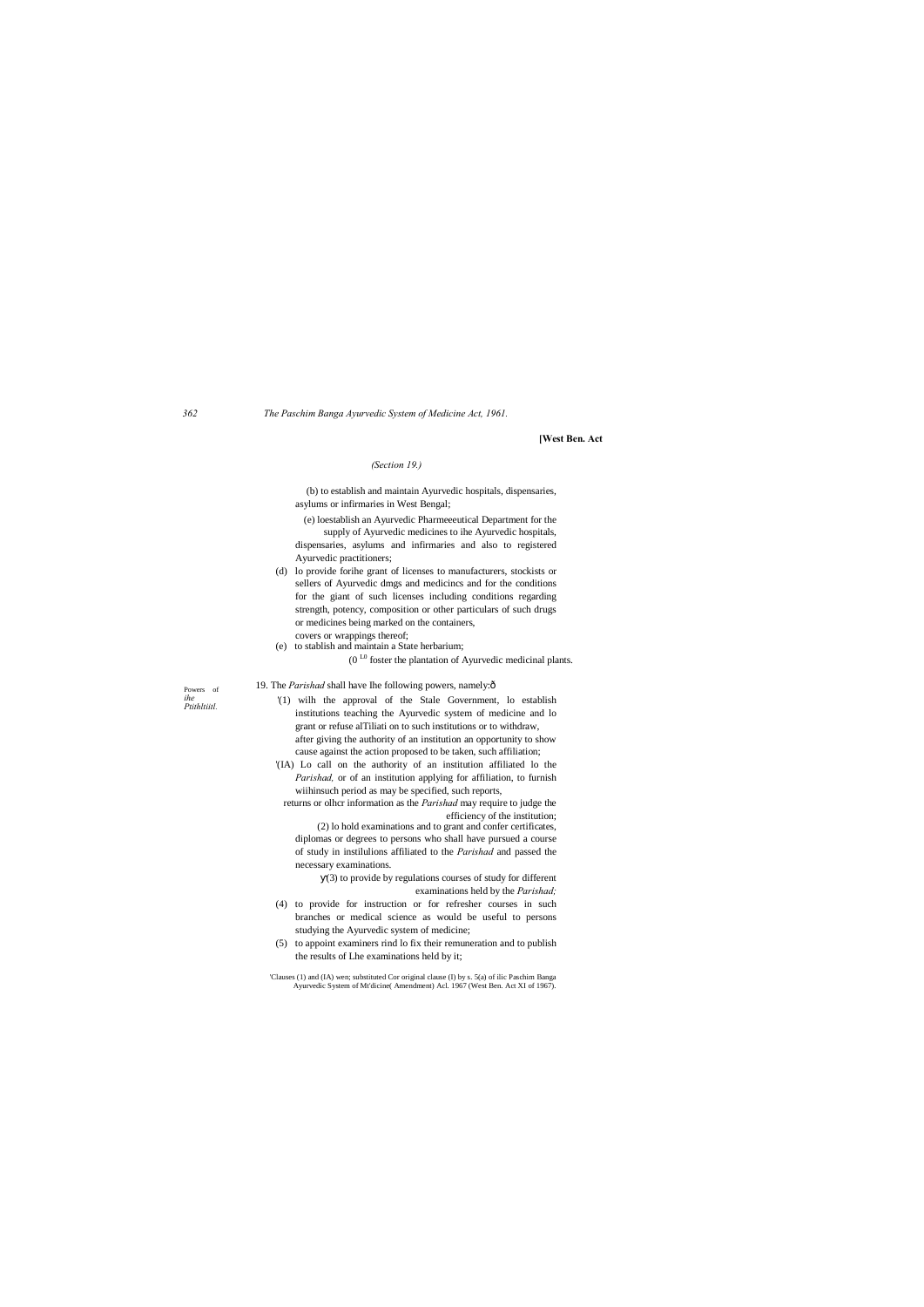*The Paschim Banga Ayurvedic System of Medicine Act. 1961.* 363

## **XIII of 1961.]**

## *(Section 20.)*

- (6) to granl scholarships, prizes and medals lo students of institutions affiliated to the *Parishad* who are meritorious or stipends lo students whoarepooranddeserving; and wilh ihe sanction of the Stale Government, lo granl to students scholarship Tor research or special siudy in any institution that the *Parishad* may ihink fit, whether in India or abroad and to endow chairs of Ayurvedic system of medicinc in institutions affiliated lo the *Parishad]*
- (7) to confer honorary degrees on Ayurvedic practitioners of extraordinary merit;
- (8) to collect prescribed fees or charges for admission to the examinations held by the *Parishad* and for certificates,
	- diplomas or degrees granted or conferred by it;
- (9) lo exercise general supervision over the residential and disciplinary arrangements made by ihe institutions affiliated lo the *Parishad* and arrangements for promoting the health and general welfare of the students of such institutions;
- () 0) to recommend to the Stale Government the sanction of a granl to an affiliated institution teaching the Ayurvedic system of medicine or the withdrawal or suspension, after giving the institution concerned an opportunity of showing cause against the action proposed, of any such grant;
- (11) to appoint, wi th ihe previous sanction of the State Go vemmeni, inspectors for the inspection of institutions in West Bengal, teaching the Ayurvedic system of mcdicine;
- . (12) to frame and implement a co-ordinated scheme of public health of West Bengal based on the Ayurvadic sysLem of mcdicine, with or without the addition of modem technique;
	- (13) lo receive grants, donations, gifts and endowments;
- .. (14) to incur such expenditure, to adopt such measures and to do such acts as may be necessary for the furtherance of the objects mentioned in this section;
	- (15) to perform such other functions as the Stale Government may dircct '[or, on ihe recommendation of the *Parishad,* approve] for carrying out the provisions of this Act.

20. (1) The *Parishad* shall, with the previous approval of the State Regis irar Government, appoint a Registrar. The Registrar shall receive such salary  $\wedge^{slot}$  and allowances as may be prescribed. The *Parishad* may from time to lime grant him leave and may appoint a person to act in his place. Any person duly appointed to act as Registrar shall be deemed to be the Registrar for alt purposes of this Act.

re brackets were inserted by s. 5(e) of the Paschim Banga Ayurvedic System of Mcdicine (Amendment) Acl

1967 (Wesl Ben. Acl XI of 1967).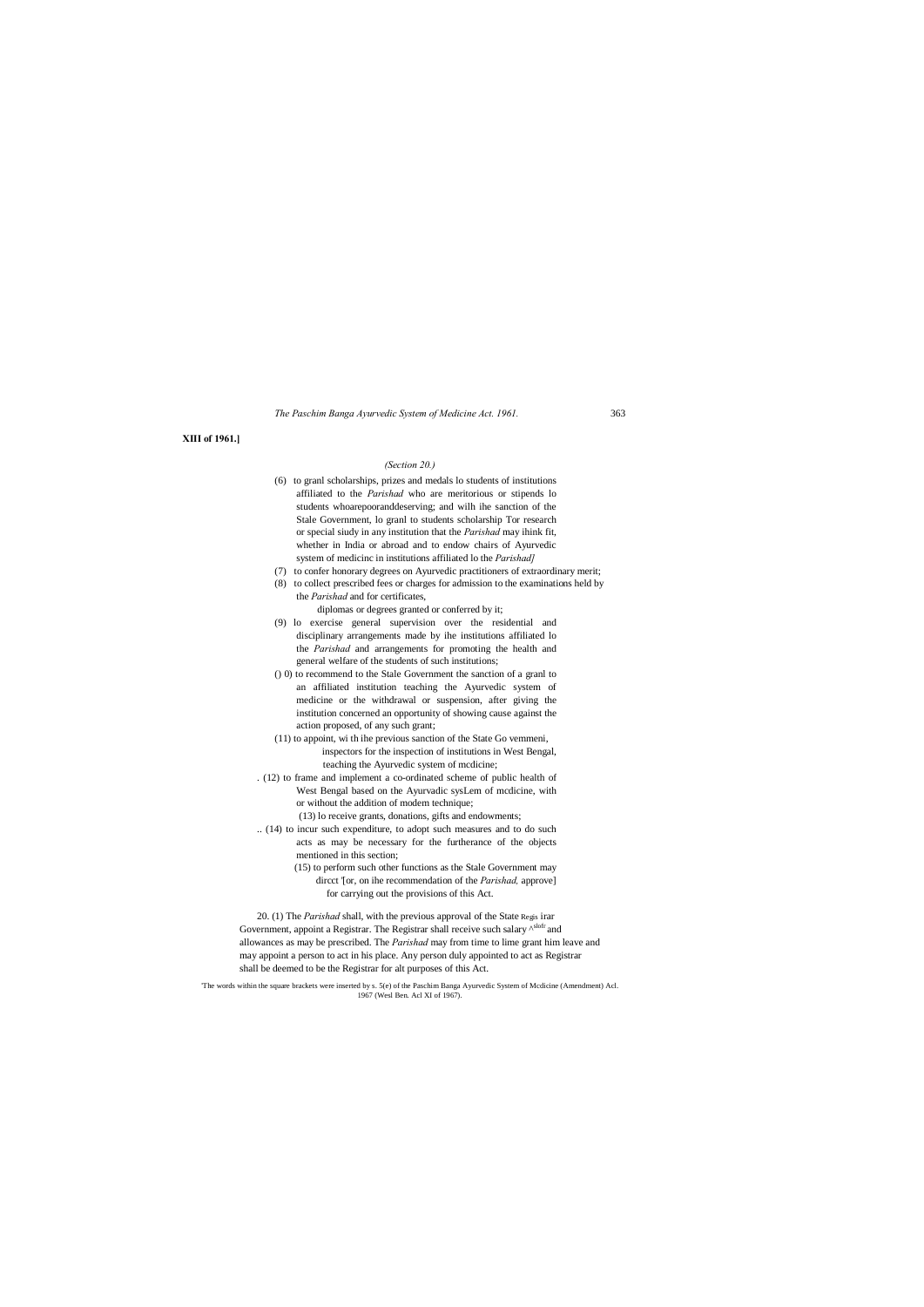Thti Paschim Banga Ayurvedic System of Medicine Act, 1961.

### (Sections 21-23J

(2) The *Parishad* shall have power lo suspend, punish, remove or dismiss the Registrar from office:

Provided thai any such order of ihe Parishad shall be subject lo appeal to ilie State Government.

(3) The Parishad may appoint such other officers and servants as it deems necessary:

Provided thatihe number and designation of such officers and servants, their salaries and allowances shall be subject to the previous approval of the State Government.

(4) The Registrar shall act as the Secretary to the Parishad and the Kaiyya Nirvahaku Samiti.

(5) The Registrar and all officers and servants appointed by the Parishad shall work under Ihe direct control and supervision of ihe President or in lus absence, of ihe Vice-President.

21. (I) The Parishad shall maintain a Register in such form and in such manner as may be prescribed.

(2) The Registrar shall from lime to lime make necessary entries in ihe Register in respect of the persons whose names are directed lo be registered, their qualifications and their addresses and may also from lime to lime make such alterations or modifications as may be required in consequence of any orders passed by the Parishad or otherwise.

22. (1) Every person who possesses any qualification mentioned in Part A or who is qualified under Pan B or who may obtain a qualification as provided under Part C of ihe Schedule shall, subject to ihe provisions of this Act and on payment of such fee as may be prescribed, be entitled lo have his name entered in the Register,

(2) Notwithstanding anything contained in sub-section (I), every person

who, within a period of [ ft ve years] from the dale of commencement of this

Act, produces proof ihat he has been in regular practice for a period of not less

ten years preceeding such date shall be entitled to have his name entered in the

Register on payment of the prescribed fee.

ttegisierof regis lc red Ayurvedic pracLilioner

Power lo<br>;imend the Schedule Persons e mil led lo be

rovislirred.

23. The State Government may, by order published in the Official Gazette, add to, amend, or alter the Schedule:

Provided thai the name of any institution or any qualification granted or conferred by any institution shall not be removed from the Schedule u nless the managing body or authority of such institution has been given an opportunity of making representation against such removal.

[West Ben. Act

364

The words within Ihe square brackcls wcie subsliluted for ihe words "(wo years" by s. 6 of the Paschim Banga Ayurvedic System of Medicine (Amendment) Acl. 1967 (West J«VI  $_n$ f10«II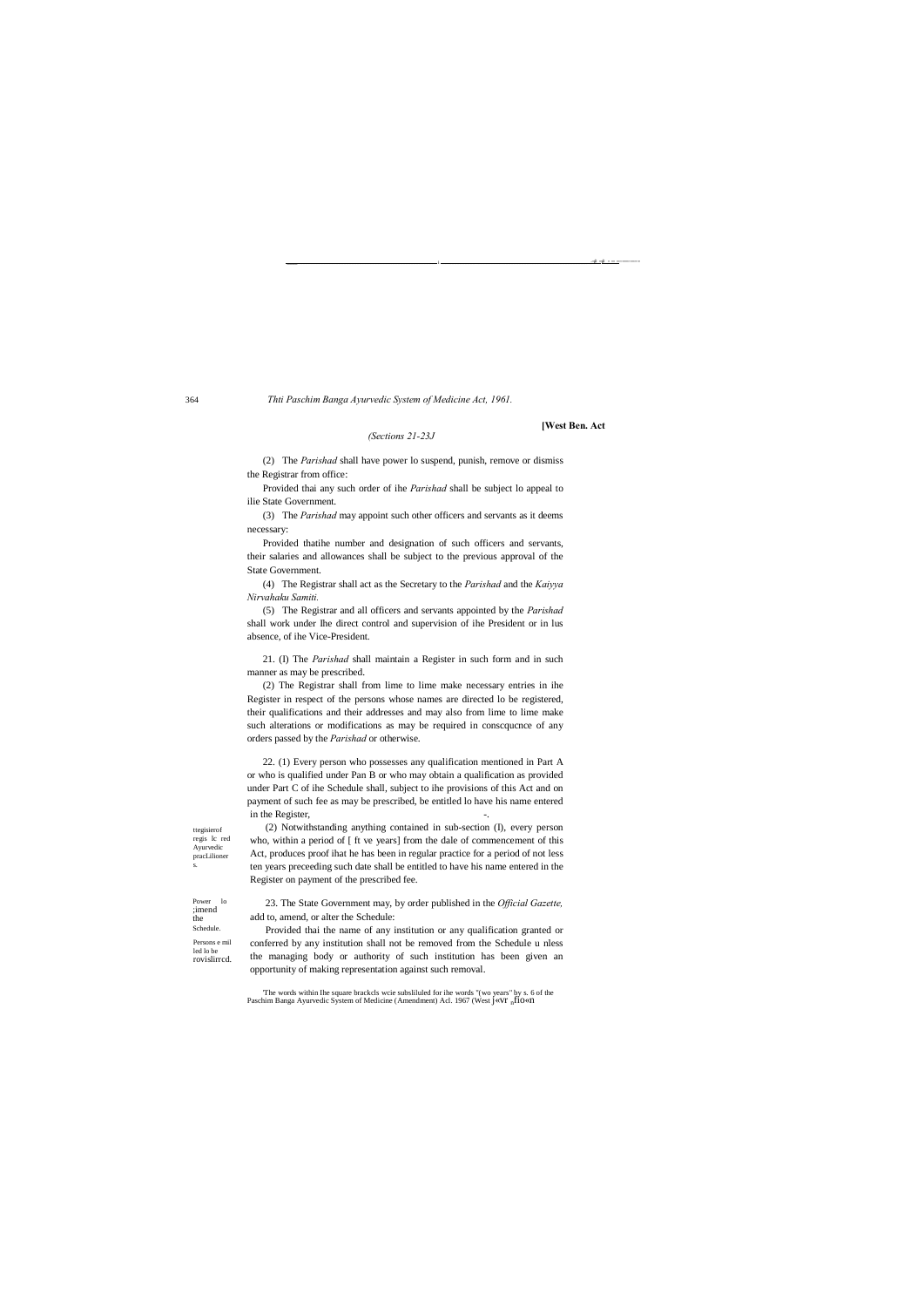*Parishad* to<br><del>Jeffyr</del>anation regisiration of applicant<sub>mo</sub>for ragistration. Register in certain cases.

*24.* (1) Every person who desires lo have his name entered in the Register shall submit lo the Registrar an application in the prescribed form stating:'ô

*The Paschim Banga Ayurvedic System of Mcdicine Acl, 1961.*

XIII of 1961.]

## *(Sections 24-26.)*

- (a) particulars of his qualifications,
- (b) the period for which he has been in practice, and
- (c) his address which is to be his registered address.

(2) The *Parishad* may refuse to permit the registration or direct the removal from the Register, of the name of any personô

Power of the 25. (1) The *Parishad* may, on being satisfied thai a person possesses the requisite qualifications and has paid the prescribed fee, dircct the registration of his name and the Registrar shall thereupon make nccessary entries in the Register and grant liim a certificate of registration.

(2) Every application shall be accompanied by the prescribed fee and such proof as may be available or nccessary in support of the qualifications staled in the application.

- (a) who has been convicted of any offence declared by rules to involve moral turpitude; or
- (b) who has been found guilty of infamous conduct in his professional capacity by a majority of at least two-thirds of the members of the *Parishad* after a due enquiry into his conduct ai which he has had an opportunity of being heard in person or of being duly represented.

(3) Any refusal or removal under sub-section (2), may be rescinded if the conduct on ihe basis of which refusal or removal was directed is condoned for good and sufficient reasons.

'26. (1) Every person whose name has been entered in the Register Rcicmion. before ihe commencement of the Paschim Banga Ayurvedic System of Medicine (Amendment) Act, 1980 shall, forlhc retention of his name in the Register, pay to the *Parishad* such retention fee and within such period as may be prescribed.

(2) Where the retention fee is not paid wjihjn the prescribed period, the Registrar shall remove the name of the defaulter from the Register:

Provided that a name so removed may be restored to the Register on such conditions as may be prescribed.

(3) On payment of the retention fee, the Registrar shall, in the prescribed manner,

endorse the certificate of registration.

'Scction 26 was subsiitutcd for the original section by s. 2 of the Paschim Banga. i » J \* . ' \* i \_ . » v w t l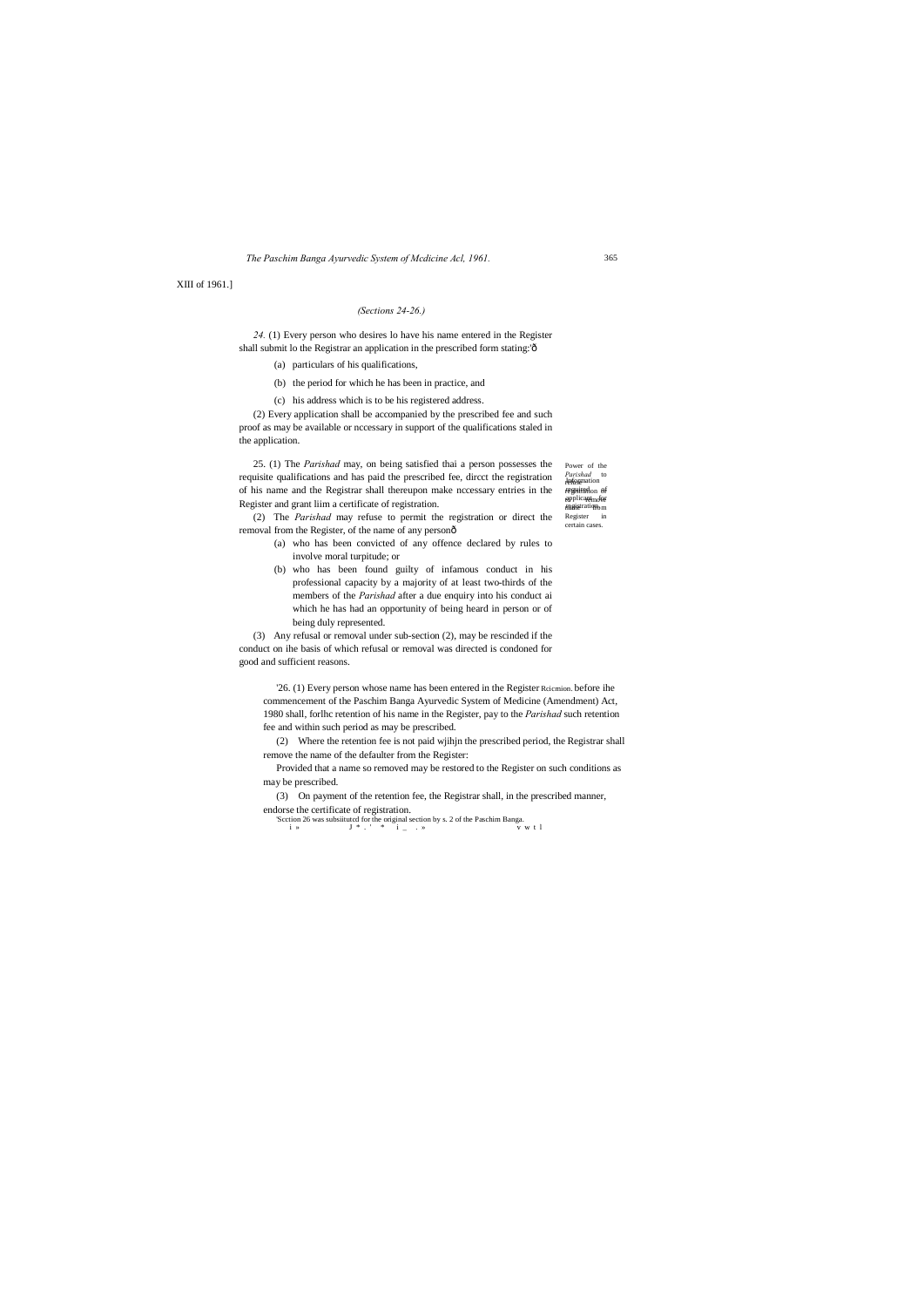#### 366 *The Paschim Banga Aytavedic System of Medicine Act, J96J.*

**[West Ben. Act**

## *(Sections 27-33.)*

27. If any person whose name is entered in the Register obtains any qualification mentioned in the Schedule other lhan the qualification in rcspcct of which he has been registered, he shall, on payment of such fee as mny be prescribed, be entitled lo have such qualification entered against his name in the Register either in substitution Tor or in addition lo any entry previously made and the Registrar shall add to or amend the entry aecordingly.

28. If any person is dissatisfied wilh any decision of Hie Registrar refusing lo enter his qualification under section *11* in the Register, he may, al any lime within Ihree monlhs from ihe date of such decision, appeal lo ihe *Parishad* in the prescribed manner and the decision of the *Parishad* shall be final.

29. Any entry in the Register, which is proved to the satisfaction of ihe *Parishad* to have been fraudulently or incorrectly made, may be cancelled under an order in writing of the *Parishad.*

30. An appeal shall lie lo the State Government against any decision or order of ihe *Parishad* refusing lo enter a person's name in the Register or removing his mane therefrom if filed within ihree months of ihe dale of decision or order and ihe decision of the Stale Government shall be final.

31. The *Pari shad* may, on receipt of reliable information regarding the death of a person whose name is entered in ihe Register, and on making such enquiry as it may think fit, direct the removal of his name from ihe Register and ihcreupon ihe Registrar shall cancel the entry relating to such person.

32. If any person whose name is not entered in ihe Register falsely pretends that it is so entered or uses in connection wilh his name, any words or letters representing that his name is so entered, he shall, whether any person is actually deceived by such representation or not, be punishable, on conviction by a Presidency Magistrate or a Magistrate of the First Class '[with imprisonment which may extend lo six months or] with fine which may extend to five hundred rupees.

33. (1) If any registered practitioner whose name has been removed from the Register under sub-scction (2) of section *25* or sub-section (2) scction 26, fails, without sufficient cause, forthwith to surrender his certificate of registration, he shall be punishable wilh fine which may extend to fifty rupees.

'The words within Ihe square brackets were inserted by s. 7 of Ihe Paschim Banga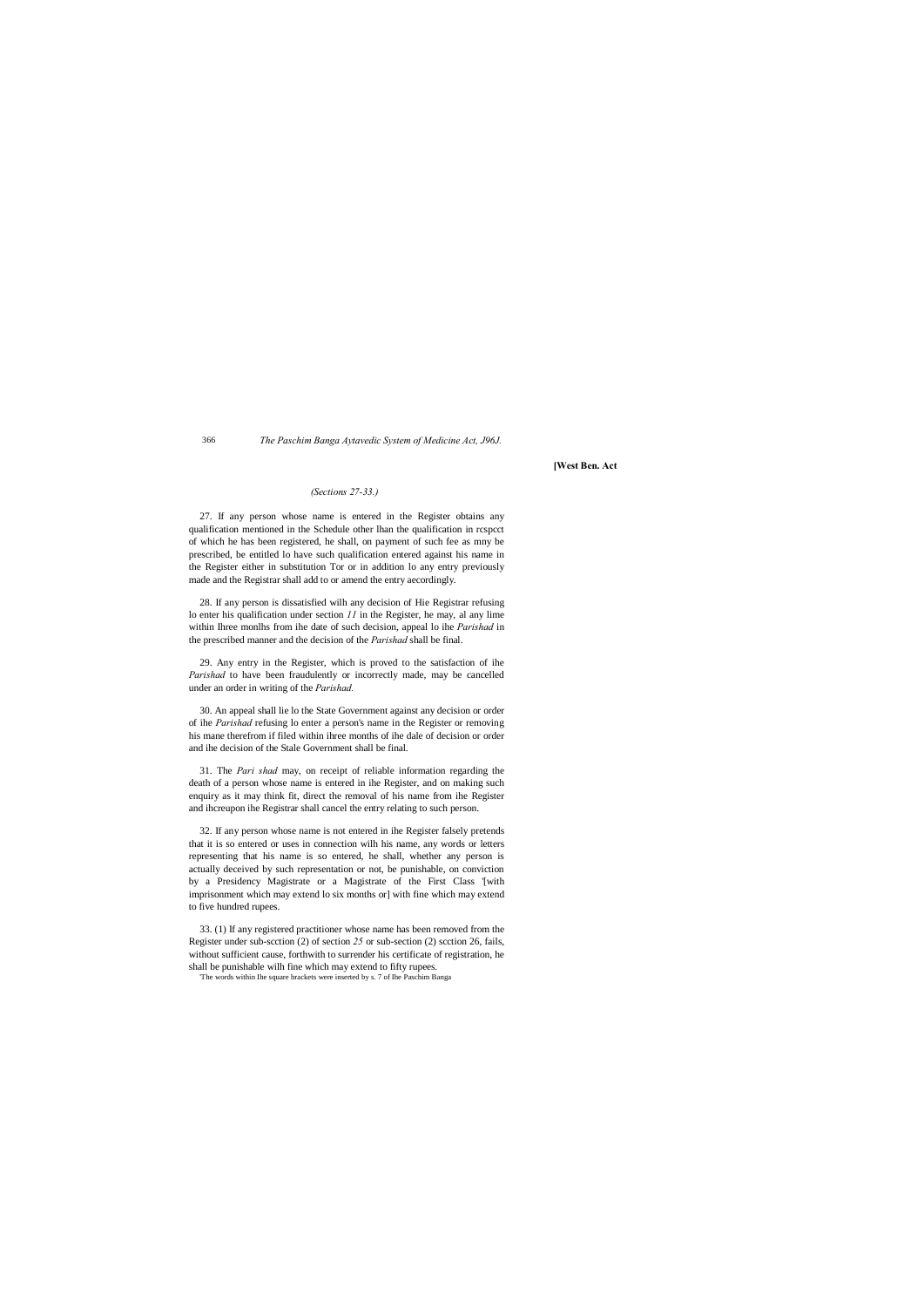itl-lin'OX'Vl- Cvrl.im

 $\textstyle\int S\, {\bf r}_{\rm T}{\bf n}.{\bf n}, {\rm Tr}{\bf r}.<_{\rm I}{\bf n}\triangleright\backslash\ \mid\ \leq {\bf O}f\vert\, \vert {\bf U}{\bf r}\vert\ {\bf T}7\ \S\ _{{\bf n}}\ \wedge\ {\bf V}\ {\bf T}\ {\bf r}\ {\bf I}\ \ {\bf O}f\ \ T\ \rangle$ 

ErtlTy of<br>additional<br>qualifica-<br>tion.

Appeal to *llie*<br>*Pttrhhtid* from<br>decision of [he<br>Registrar.

Cancellation uf<br>fraudulent and<br>incorrect<br>entries.

Apjval to St<br>Me<br>Government<br>from<br>decision of the<br>*Ptirisluid*.

Notice or<br>death and<br>removal of<br>name from<br>Register.

Penally on<br>unregistered<br>penun re<br>presenting that<br>lie is registered.

Penally far<br>failure to<br>surrender<br>cciiifitMk uf<br>jeoisiiT.lian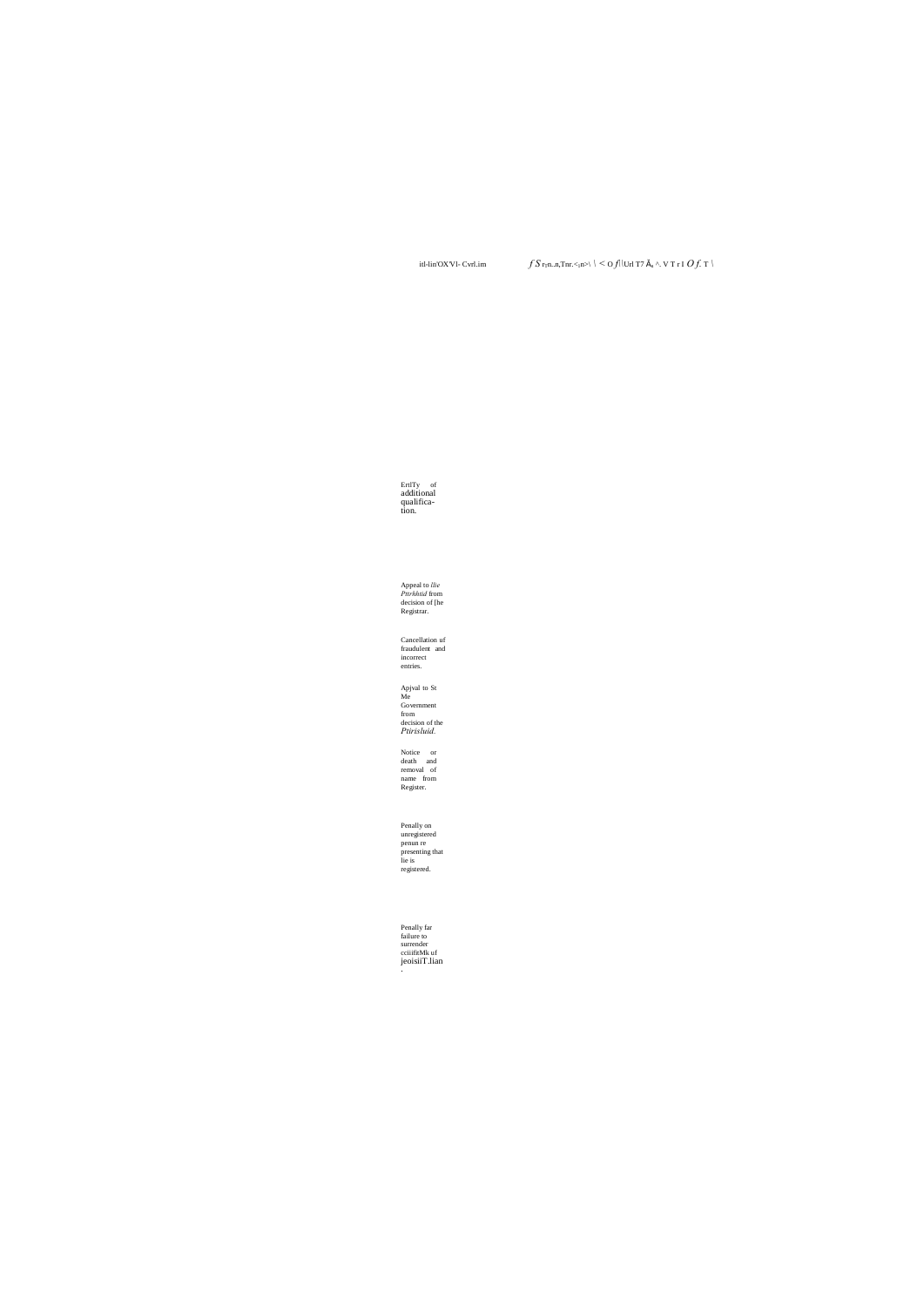Publication and use of re gi sunt ion tisi.

^^ vj.'.'-VV.V----'-'.AT--.- -.--..^..k-..^. .<...' M.i.  $\frac{11}{2}$ l .vv».VrV'-^-?-V'-'-^'-'- ,  $-SV-2-V-2-VV-2$ xvv

■ *(2)* Cognizance of an offencc punishable under this scction shall no! be taken excepl upon complaint made by an order of the *Parishad.*

34. (I) The Registrar shall, from lime to time as occasion may require, on or before a date lobe fixed in this behalf by the *Parishad,* causc to be printed and published (provided that at leas! twelve months shall have elapsed from the date of the last publication) a correct list of the names for the time being entered in the Register and setting forth (hereinô

*The Paschim Banga Ayurvedic System of Medicine Acr, 1961.* 367

XIII of 1961.] '

## *(Sccriojis 34, 35.)*

- (a) names of all registered Ayurvedic practitioners arranged in
- alphabetical order according to (he surname;
- (b) ihe registered address of each such person; and
- (c) the registered qualifications oTeach such person and the dale on which caeh qualification was obtained.

(2) The Registrar shall, from lime to lime as occasion arises, causc lo be printed and published a list supplementary thereto, containing additions and alterations in the Register since the publication of the list under subsection (I).

(3) Every Court shall pressume that any person whose name is entered in the latest list printed and published under sub-section (1) read wilh the latest list supplementary thereto, if any, printed and published under subsection (2) is duly registered under this Aci, and thai any person whose name is not so entered is not registered under [his Act:

Provided thai, in the case of any person whose name does not appear in the latest list printed and published under sub-section (I) read wilh the latest list supplementary thereto, if any, printed and published under sub- seciton (2), a certified copy, signed by the Registrar, of the entry of the name or such person in ihe Register shall be evidence that such person is registered under this Aci.

35. A registered Ayurvedic practitioner shall be entitledô Certain

privileges of

- (a) to granl a death certificate required by any law or rule to be Ayurvedic siguedor authenticated by a duly qualified medical practitioner Praclll,onccs' or medical officer;
- (b) lo granl a medical or physical fitness certificate required by any law or rule **I**d be signed or authenticated by a duly qualified medical practitioner or medical officer;
- (c) (o give evidence at any inquest or in any court of law as an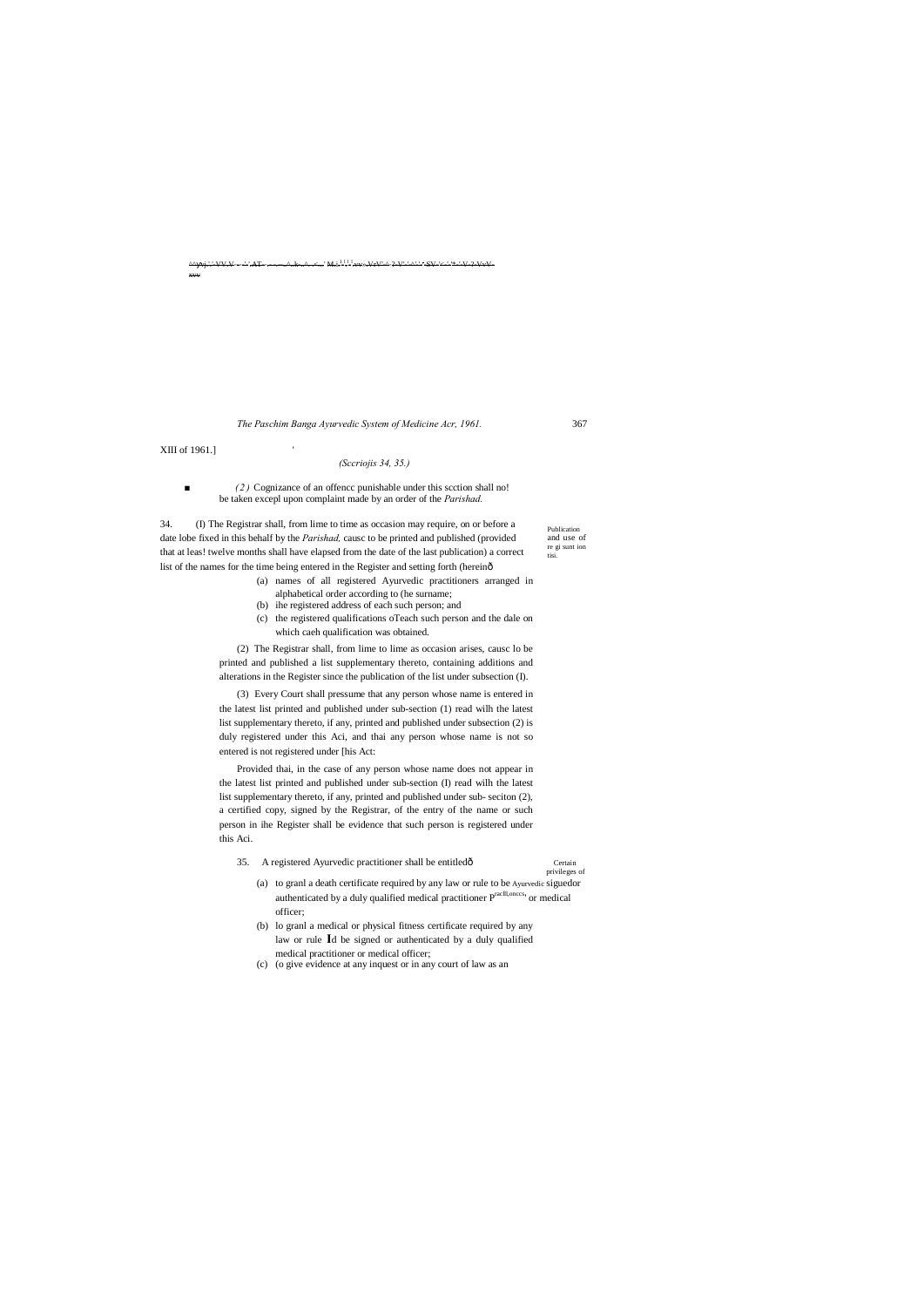<u>AAAAAAAAAA, Aantaraa ATVA Amin'i Ati</u>  $W +$  $H$ 

368

The Paschim Ban ga Ayurvedic System of Medicine Act, 1961.

[West Ben. Act

## (Sections 36-40.)

36. Except with ihe special sanction of the State Government, no Ayurvedic praciitioncr, who is not registered under ihis Aci, shall be compeient id hold any appointment as a physician, or olher medical officer in an Ayurvedic hospital, asylum, infirmary, dispensary or lying-in- hospi lal, which is supported wholly or partially by grants made by the Slate Govern men I, ihe

Parishad or a local authority, or any Ayurvediceducational institution which is so supported or which is affiliated under clause (1) of section 19 of this Act.

37. No suil, prosecution or other legal proceedings shall lie in respect of any net or thing done or omitted to be done in the exercise or purported exercise of any power conferred by or under (his Act on the Stale Government or ihe Parishad or the Karyya Nirvahaka Samiti or any Committee appointed by ihe Parishad or on the Registrar.

Bar of suil of oilier legal proceedings.

Persons noi rejislervt! as

Ayurvedic pracuiionere nnl i-ligible

ecnain

 $\operatorname{for}$ 

;ippoini-

mems.

38. No acL or thing done by the Parishad, the Karyya Nirvahakda Samiti or a Committee appointed by the Parishad, shall be invalid merely on ihe ground of any vacancy in or defect in its composition.

39. (1) All fees payable and prescribed under this Act shall be paid to the Parishad.

Validation

Finance<br>audit.

and

(2) An account of all assets and liabilities of the Parishad and of all fees, sums, grants, donations, gifts and endowments received by il and of all expenses and disbursements incurred ormade by itshal] be maintained in the prescribed manner.

(3) The account shall be audited annually in such manner and by such officer or authority as may be prescribed. A copy of the audit report shall be submitted to the Siaie Government by the Parishad.

(4) The Parishad shall prepare in ihe prescribed manner a budget for every financial year showing ihe probable receipt and expenditure, which shall be submitted to the Stale Government for approval.

Rules.

40. (I) The Stale Government may rromiimeto time make Érules for carrying out the purposes of this Act.

(2) In panicularand widioulprcjudice to the generality of the foregoing power, such rules may provide for all or any of the following matters, namely:ô

(i) the election of Members of Ihe Parishad, members of the Karyya Nirvahaka Samiti and the Vice-President;

'Sub-section (3) was substituted for tile original sub-secuon by s. S(u) of Ihe Paschim Banga Ayurvedic 5ys(e in of Medicine (A mend merit) Aci. 1967 (Wcsl Ben, Aci XI of 1967)<br>Sub-seeiion (4) was added by s. 8(b), *ibid*. For (he Paschim Bangi Ayurvedic System of Medici nc Rules. 1962. made under seclion 411 of ihe Act (subsequently amended from rime lo lime), see notification No, McdlV6037/ GAô 1  $\frac{1}{2}$  1. dated ihe 14lh May, 1962, published in Ihe Calcumt Gazelle. Extraordinary  $q_f$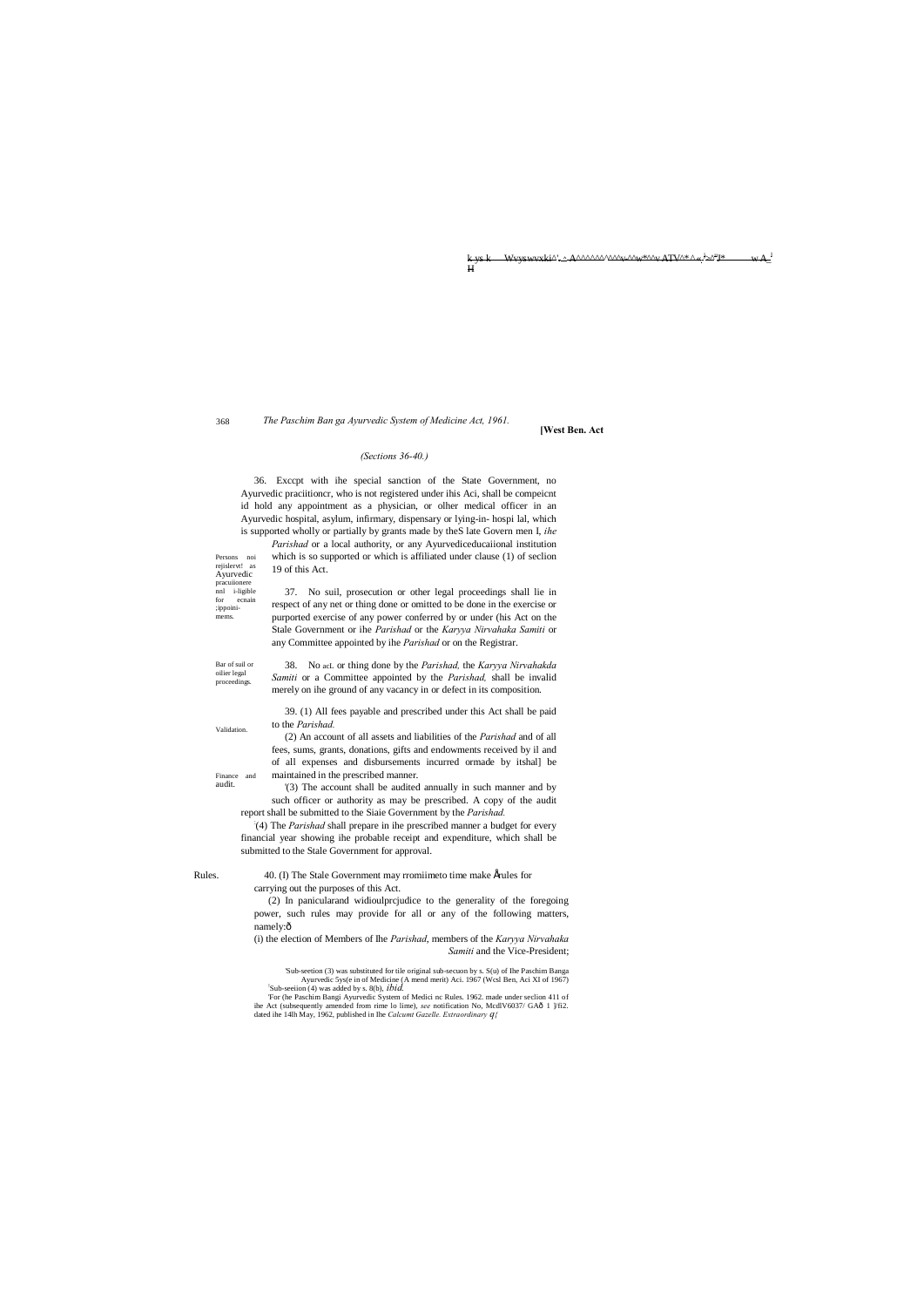Publication of rules ;ind regulations. Comrol of Ihe *Purizhad* by Slslc Government

Regulations.

*The Paschim Banga Ayurvedic System of Medicine Act, J 961.*

#### **XIII of 1961.]**

#### *(Sections 41-43.)*

- (ii) the functions to be performed by the President and the Vice-President;
- (iii) ihe declaration of offences as offences involving moral turpitude;
- (iv) the fees payable under this Act;
- (v) the expenses lo be paid under section 17;
- (vi) the salaries and allowances to be paid to the Registrar;
- (vii) the grant of licenses and ihe conditions forihc granl of such licenses;
- (viii) themannerin which the account referred toinsub-seclion(2) of section 39 shall be maintained;
- (ix) the procedure to be followed by the *Parishad* in—
	- (a} conducting any enquiry referred to in clause (b) of subsection (2) of section 25,
		- (b) disposing or appeals from the decision of the Registrar preferred under section 28;
- (x) any other matters which may be oris required to be prescribed under this Act.

power, such regulations may provide for all or any of the following matters, namely;ô

41. (1) The *Parishad* may, with the previous approval of the Slate Government, make regulations, not inconsistent with this Act or the rules made thereunder for discharging its functions under the Acl. (2) In particular, and without prejudice to the generality of ihe foregoing

- (i) ihe lime and place at which each meeting shall be held;
- (ii) ihe issue of notices convening such meeting;
- (iii) ihe conduct of business thereat;
- (iv) the conditions of appointment and service and the scales of pay and allowances of all the officers and servants appointed by the *Parishad;*
- (v) any matter for which power to make regulations is conferred expressly or by implication on the *Parishad* by this Act.
- 42. All rules and regulations shall bepublishcd in the *Official Gazette.*

43. If at any lime ii appears lo the State Government thai the *Parishad* has failed to exercise or has exceeded or abused a power, conferred upon it by or under this Act or has failed to perform a duty imposed upon it by this Act, the State Government may, if it considers such failure, excess or abuse to be of a serious character, after giving ihe *Parishad* an opportunity of being heard, notify the particulars thereof to ihe *Parishad* and if the *Parishad* Fails to remedy such failure, excess or abuse wilhin such lime as may be fixed by the State Government in this behalf, the State Government may dissolve the *Parishad* and cause alt or any of the powers and duties of the *Parishad* to be exercised and performed by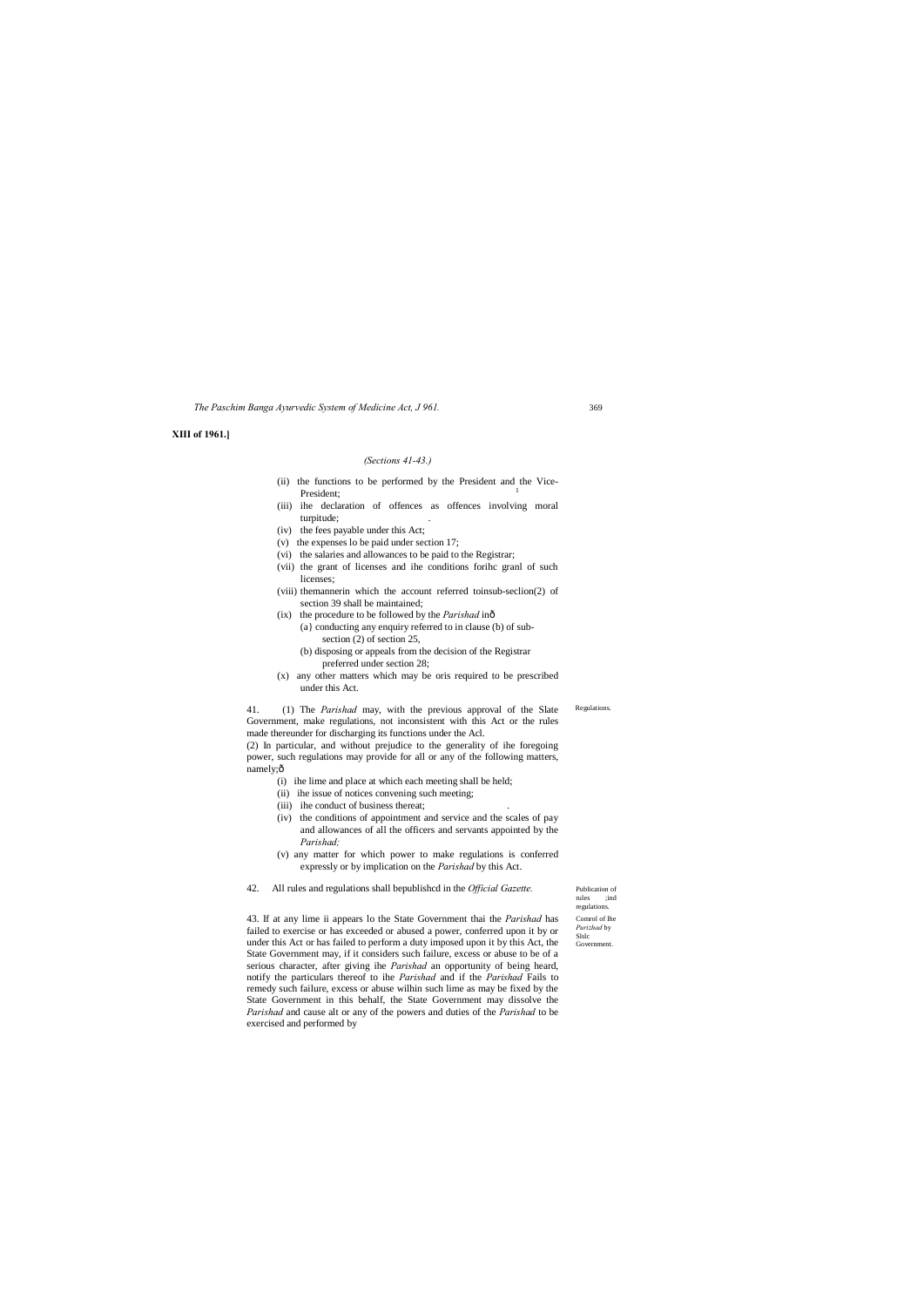. V '! .."! -J\*!'! .»>."!?> ^<sup>L.L</sup>^^VsV^V.^L^L^kL^.^A'.V^VV.VVVWW^SWVW^^V^'rWW^-VV^'''"'-

370

""""'

*The Paschim Banga Ayurvedic System of Medicine Act, 1961.*

**[West Ben. Act**

## *(The Schedule)*

## THE SCHEDULE.

## *(See* scciion 22.)

## **Part A. Qualifications enabling a person to have his name entered**

## **in the Register.**

|                                                                                                                                                                                 | Description of ihe qualifications.                                                                                                       | Name of the managing body or auihority granting or<br>conferring the qualification and its location. |
|---------------------------------------------------------------------------------------------------------------------------------------------------------------------------------|------------------------------------------------------------------------------------------------------------------------------------------|------------------------------------------------------------------------------------------------------|
| 1.                                                                                                                                                                              | (i) Ayurvedthiriha, M.A.S.F. (Member of the<br>Avurvedic Si ale Faculty)—5 vears.<br>Vaidyashiromoni, M.A.S.F. (Member of ihe<br>(ii)    | J. B. Ashtanga Ayurvedic College, Calcutta.                                                          |
|                                                                                                                                                                                 | Ayurvedic Slate Faculty)-5 years.                                                                                                        |                                                                                                      |
|                                                                                                                                                                                 | Vnidyashasiri-4 years<br>(iii)<br>, ,                                                                                                    | Shyamadas Vaidya-Shastrapith, Calcutta.                                                              |
|                                                                                                                                                                                 | Ayurvedthinha-3 years<br>(iv)                                                                                                            |                                                                                                      |
|                                                                                                                                                                                 | Vaidyabhusan, L.A.5.F. (Licentiate Ayurvedic<br>(v)                                                                                      | MaharajaCossimbazarGobindaSundari<br>Avurvedic                                                       |
|                                                                                                                                                                                 | Stale Faculty)-4 years.                                                                                                                  | College, Calcutta.                                                                                   |
| (i) Bhishagratna, L.A.M.S. (Liccnliaie $\blacksquare$ Ayurvedic<br>2.<br>Medicine and Surgery).<br>(ii) Bhishagacharya, M.A.M.S. (Master in Ayurvedic Medicinc<br>and Surgery). |                                                                                                                                          | Bishwanath Ayurved Mahavidyalaya, Calcuna.                                                           |
| 3.                                                                                                                                                                              | Vaidyashastri<br>. .                                                                                                                     |                                                                                                      |
| 4.                                                                                                                                                                              | (i) Ayurvedshasiri, A.M.B. (Bachelor in<br><b>Ayurvedic Medicinc).</b><br>(ii) Ayurvedacharya, A.M.D. (Doctor of Ayurvedic               |                                                                                                      |
|                                                                                                                                                                                 | Medicine).                                                                                                                               | Board of Indian System of Medicine. Madras.                                                          |
| 5.                                                                                                                                                                              | (i) Bhishagraina, D.A.M.S. (Diploma in'<br>Avurvedic Mcdicine and Surgery),                                                              |                                                                                                      |
|                                                                                                                                                                                 | Vaidyashiromoni, B.A.M.S. (Bachelor ol*<br>(ii)                                                                                          |                                                                                                      |
|                                                                                                                                                                                 | Ayurvedic Medicine and Surgery).                                                                                                         | <b>Benares Hindu University, Benares.</b>                                                            |
|                                                                                                                                                                                 | M.A.M.S. (Masierof Ayurvedic Medicine and<br>(iii)<br>Surgery).                                                                          | Gurukul University, Kangri.                                                                          |
| 6.                                                                                                                                                                              | (i) G.F.A.M. (Graduate of Faculty of<br>Ayurvedic Medicinc) obtained after 1st January,<br>1956.<br>(ii) Ayurved Visharad, D.A.S.F.<br>, |                                                                                                      |
| 7.                                                                                                                                                                              | Ayurvedacharya, A.M.S. (with modern medicinc<br>and Surgery now M.A.M.S.)-6 years                                                        |                                                                                                      |
| 8.                                                                                                                                                                              | Ayurved Alankar-5 vears.                                                                                                                 |                                                                                                      |

**General Council and Slate Faculty or Ayurvedic Mcdicine, West Bengal, Calcutta.**